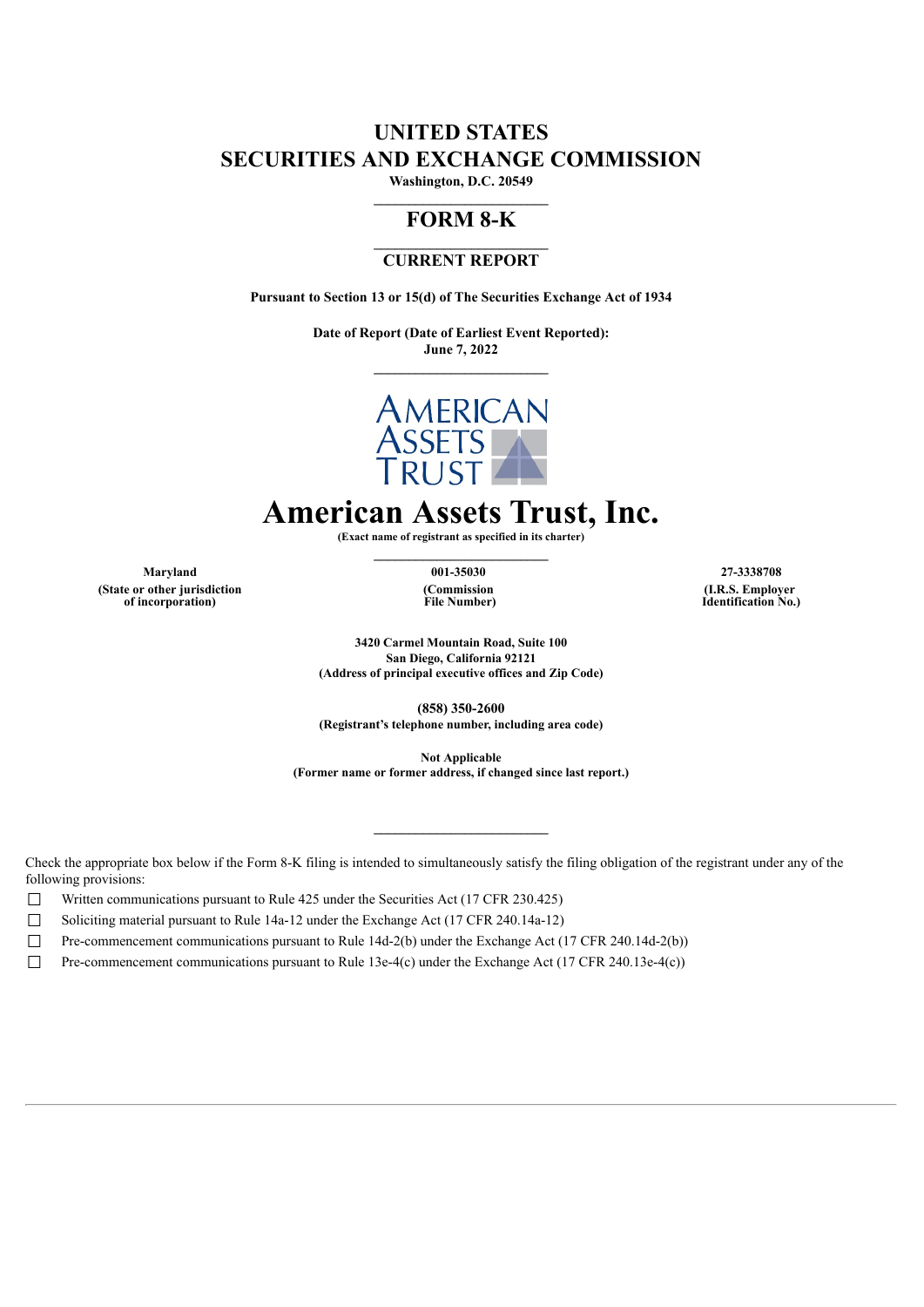Securities registered pursuant to Section 12(b) of the Act:

|                             |                                          |                       | Name of each exchange on which |
|-----------------------------|------------------------------------------|-----------------------|--------------------------------|
| Name of Registrant          | Title of each class                      | <b>Trading Symbol</b> | <u>registered</u>              |
| American Assets Trust, Inc. | Common Stock, par value \$0.01 per share | AAT                   | New York Stock Exchange        |

Indicate by check mark whether the registrant is an emerging growth company as defined in Rule 405 of the Securities Act of 1933 (§230.405 of this chapter) or Rule 12b-2 of the Securities Exchange Act of 1934 (§240.12b-2 of this chapter). Emerging growth company  $\Box$ 

If an emerging growth company, indicate by check mark if the registrant has elected not to use the extended transition period for complying with any new or revised financial accounting standards provided pursuant to Section 13(a) of the Exchange Act.  $\Box$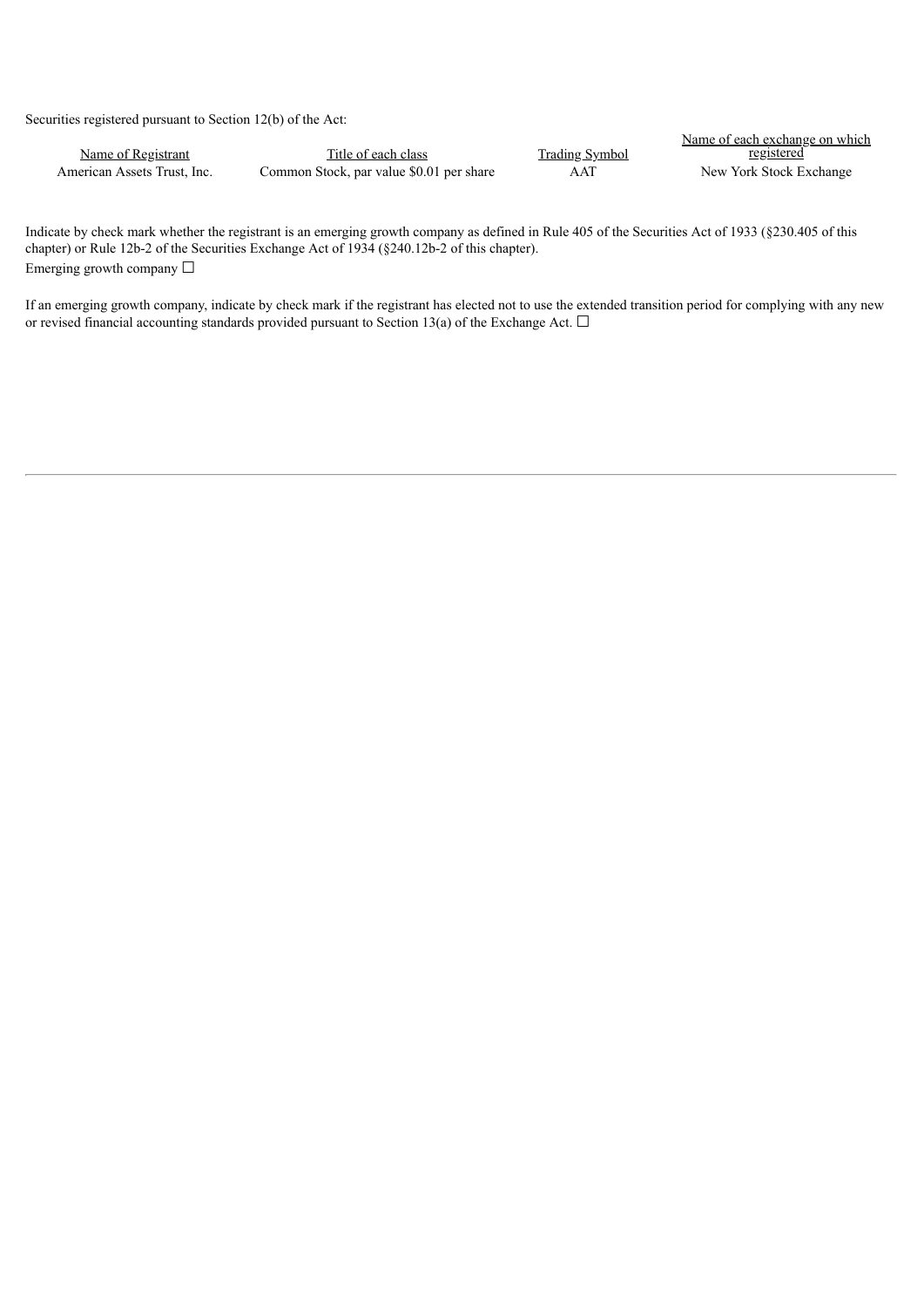#### **Item 7.01 Regulation FD Disclosure.**

The following information is being furnished and shall not be deemed "filed" for purposes of Section 18 of the Securities Exchange Act of 1934, as amended, or otherwise subjected to the liabilities of that section. Such information shall not be incorporated by reference into any filing of American Assets Trust, Inc. (the "Company"), whether made before or after the date hereof, regardless of any general incorporation language in such filing.

Members of the Company's senior management team will be meeting with certain investors and analysts from June 7, 2022 to June 8, 2022 in connection with the NAREIT REITweek Conference. The materials being presented to such investors are available on the "Investors / Presentations & Events" page of the Company's website at www.americanassetstrust.com. The information found on, or otherwise accessible through, the Company's website is not incorporated by reference herein.

#### 3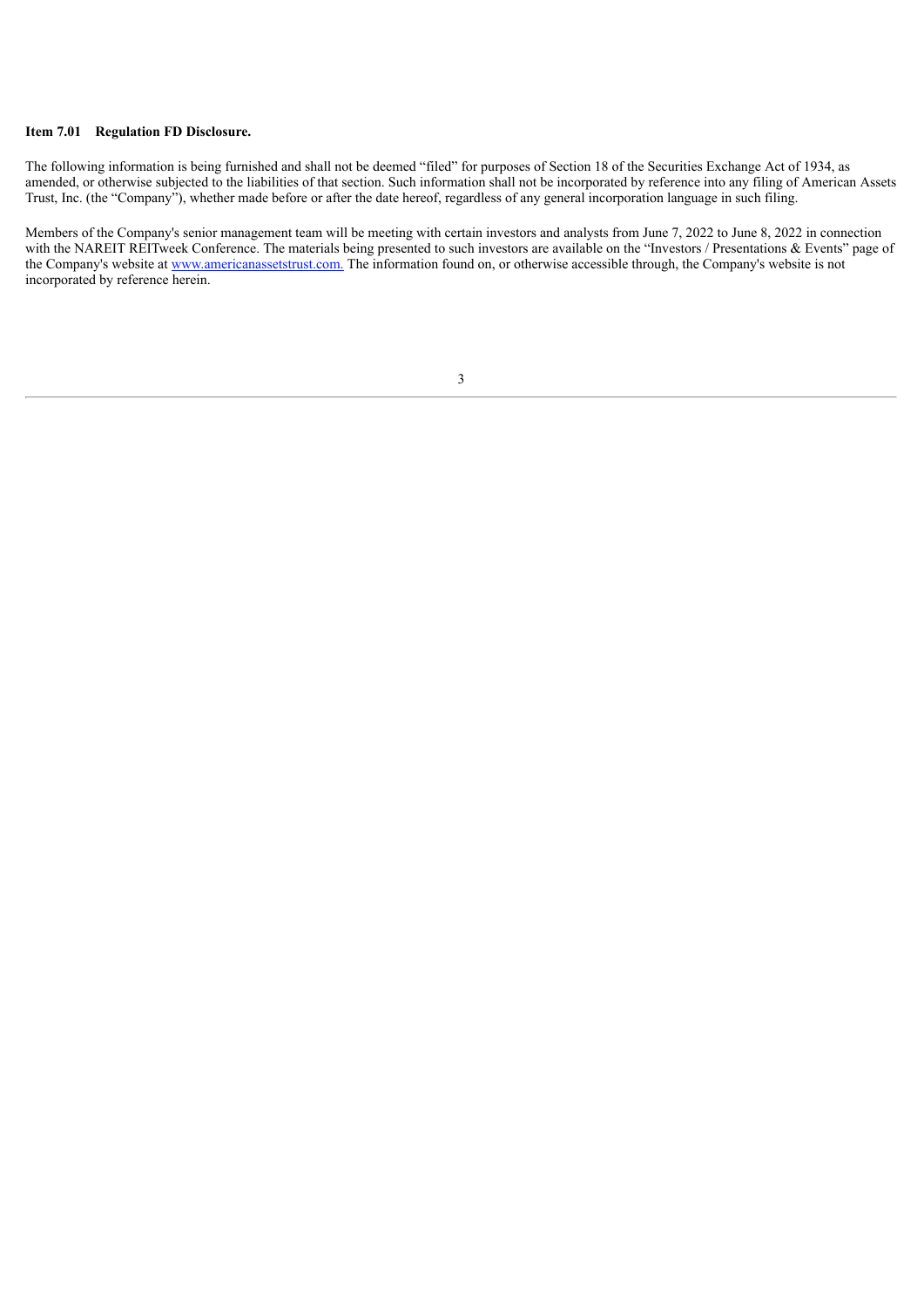### **SIGNATURES**

Pursuant to the requirements of the Securities Exchange Act of 1934, the registrant has duly caused this report to be signed on its behalf by the undersigned hereunto duly authorized.

American Assets Trust, Inc.

By: /s/ Adam Wyll

Adam Wyll

President and Chief Operating Officer

June 7, 2022